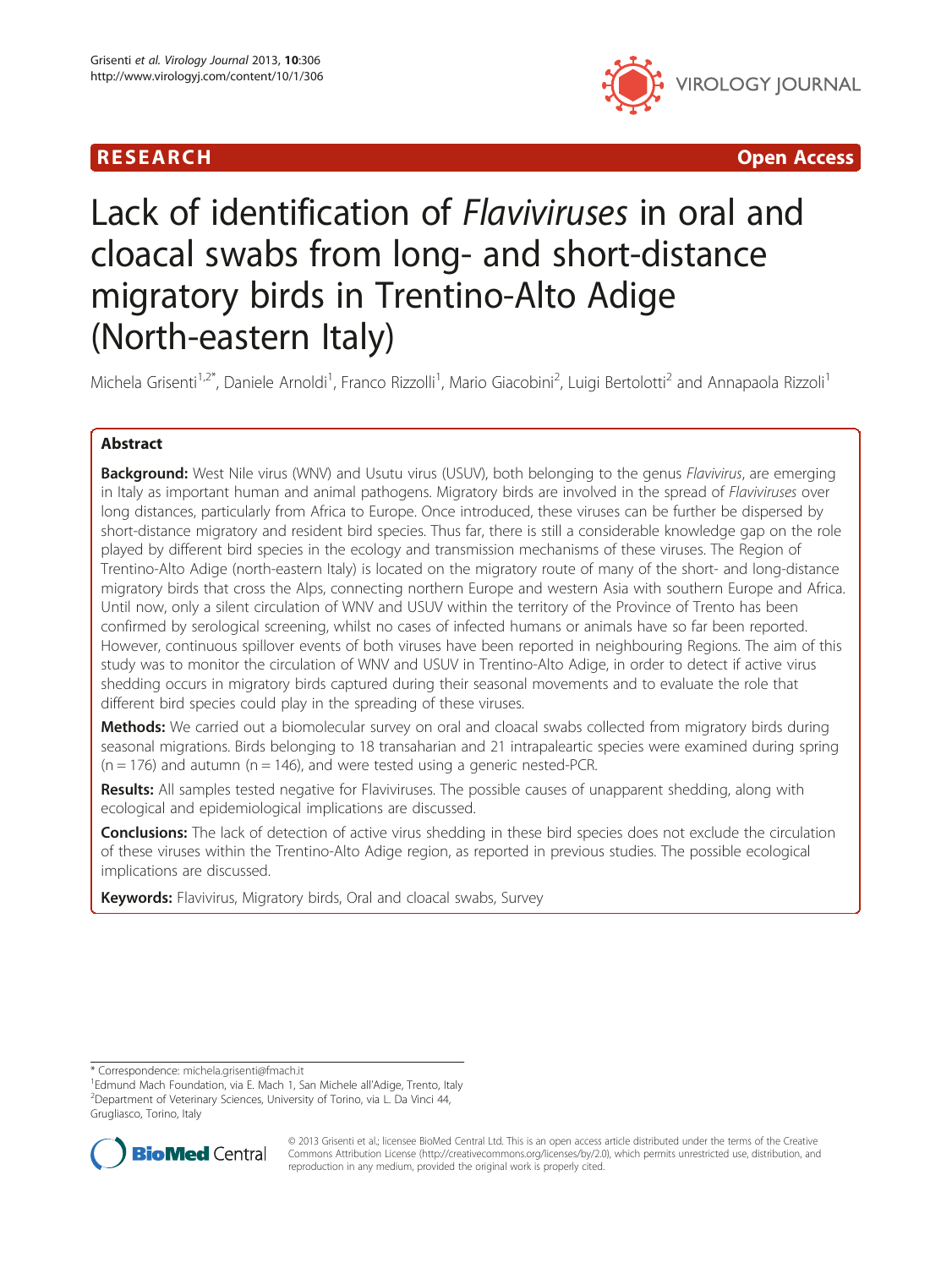## Background

The genus Flavivirus, family Flaviviridae, contains more than 70 viruses subdivided into three groups, according to their route of transmission: 1) arthropod-borne, infecting a range of vertebrate hosts through mosquito or tick bites; 2) those spread by an unknown vector, presumed to be limited to infecting vertebrates only, or; 3) those spread by insects only, called 'insect-specific flaviviruses' or 'mosquitoes-only flaviviruses', because they replicate only in mosquito-derived cells. When considering their observed pathogenicity for humans, those with highest impact on human health in Europe belong to the first group, and include West Nile Virus (WNV), Usutu Virus (USUV), and Tick-borne Encephalitis Virus [\[1,2\]](#page-6-0) and references therein.

WNV is a zoonotic agent that has been reported in Africa since the beginning of the  $20<sup>th</sup>$  century and has since then radiated into Europe, India, Asia, Australia and America. During the last decade, new strains with various pathogenic characteristics have been discovered [[3-5](#page-6-0)]. WNV is maintained in nature by a cycle involving ornithophilic mosquitoes as the vector, principally Culex spp., and birds that are the amplifying hosts. It infects a broad range of avian and mammalian species, but has also been reported to infect reptiles and amphibians. Other mechanisms of transmission include mites and ticks, organ transplant, blood transfusion, breastfeeding, intrauterine infection, and the fecal-oral route [\[6](#page-6-0)-[11](#page-6-0)] and references therein. In Italy, WNV lineage 1 has been circulating since 1998 [\[12\]](#page-6-0). Surveillance activities established in 15 Italian wetlands from 2001 to 2007 detected only sporadic WNV circulations in several areas through seroconversions in chickens and horses [[13](#page-7-0)-[15](#page-7-0)] and references therein. Since 2008, WNV lineage 1 has been detected in animals, mosquitoes, and humans in an increasing number of Italian Regions each year, with clinical symptoms reported in horses and humans [\[16\]](#page-7-0). In 2011, the first human infection of WNV lineage 2 was discovered in central Italy, and later detected in birds and mosquitoes in north-eastern Italy and Sardinia [[17,18\]](#page-7-0). Based on phylogenetic analyses, isolated strains were grouped in eight distinct lineages [\[19](#page-7-0)]. WNV infection results in flu-like symptoms or neurological disorders with heavy sequelae and eventually death. Many studies, however, have shown that this virus can circulate silently, infecting animals and humans asymptomatically [[5,8](#page-6-0)[,14,20,21\]](#page-7-0).

USUV is another Flavivirus isolated for the first time from Culex neavei (Cx. neavei) mosquitoes in South Africa in 1959. It is maintained in nature by a mosquitobird transmission cycle, with the genus Culex as the main vector, and for several years it has been considered a virus with very low pathogenicity for humans and animals [[22\]](#page-7-0). It was historically only detected in tropical and subtropical Africa. However, the first European cases were confirmed in Italy in 1996 [[23](#page-7-0)] and then in Austria in 2001 [\[24\]](#page-7-0), resulting in the deaths of several species of resident birds, including Blackbirds (Turdus merula), Great Gray Owls (Strix nebulosa) and Barn Swallows (Hirundo rustica) [[23,24](#page-7-0)]. In the following years, the virus was detected in birds and/or mosquitoes of several countries, including more cases in Italy [[14,25\]](#page-7-0), Switzerland [[26](#page-7-0)], the UK [\[27](#page-7-0)] and Germany [[28](#page-7-0)]. Moreover, the virus appears to have increased in pathogenicity, with fatalities in European wild birds [\[23,26\]](#page-7-0). In 2009, the virus was linked to neurological disorders in humans for the first time in Italy [[25](#page-7-0)] and references therein.

Wild birds are believed to have the potential to maintain, transport, and disperse several Flaviviruses, as reviewed by some authors e.g.: [\[29\]](#page-7-0). Wild birds living in Africa, Europe and Asia can be divided in migratory and non-migratory (or 'resident'). The latter permanently live in the territory where they are born and travel only short distances to search for food and new ecosystems. Migratory birds annually undertake journeys, principally in spring and autumn, from their reproductive territory to where they will spend the winter (overwintering grounds) and viceversa. The former include intrapaleartic (or short-distance) migrants moving between Europe, Asia and North Africa; whilst others are long-distance or transaharian migrants, flying between Europe and southern Africa. Since the first appearance of WNV in North America in 1999 [\[30\]](#page-7-0), much research has been carried out to understand the epidemiological role of bird species, demonstrating that migratory birds are implicated in the spread of diseases over long distances, such as from Africa into Europe, while the successive spread at a local level is mainly induced by resident and short-distance migrants, both for WNV and USUV e.g.: [[23,26,29,31\]](#page-7-0) and references therein. At the stopover sites along their migratory route and once they reach their destination grounds, migratory birds share common habitats with resident species from which they are otherwise separated during the rest of the year, and this exposes them to a great range of vectors and pathogens. The physiological stress of migration can increase their susceptibility to WNV, and/or lead to the reactivation of latent and chronic infections [\[29,32](#page-7-0),[33\]](#page-7-0) and references therein.

Among the non-vectorial transmission routes of WNV between birds, oral and fecal viral shedding plays a central epidemiological role for many reasons. The fecal-oral secretions and excretions can contaminate the environment, leading to a high number of individuals coming into contact with the virus. In addition, this transmission route can take place in several ways, such as direct and indirect contact (e.g.: inhalation of aerosols, ingestion of contaminated food, preening soiled feathers), intra- and interspecies socialization, feeding of the nestlings, cannibalism and scavenging of infected carcasses. In fact, the viremia in orally-infected animals is similar to the one reached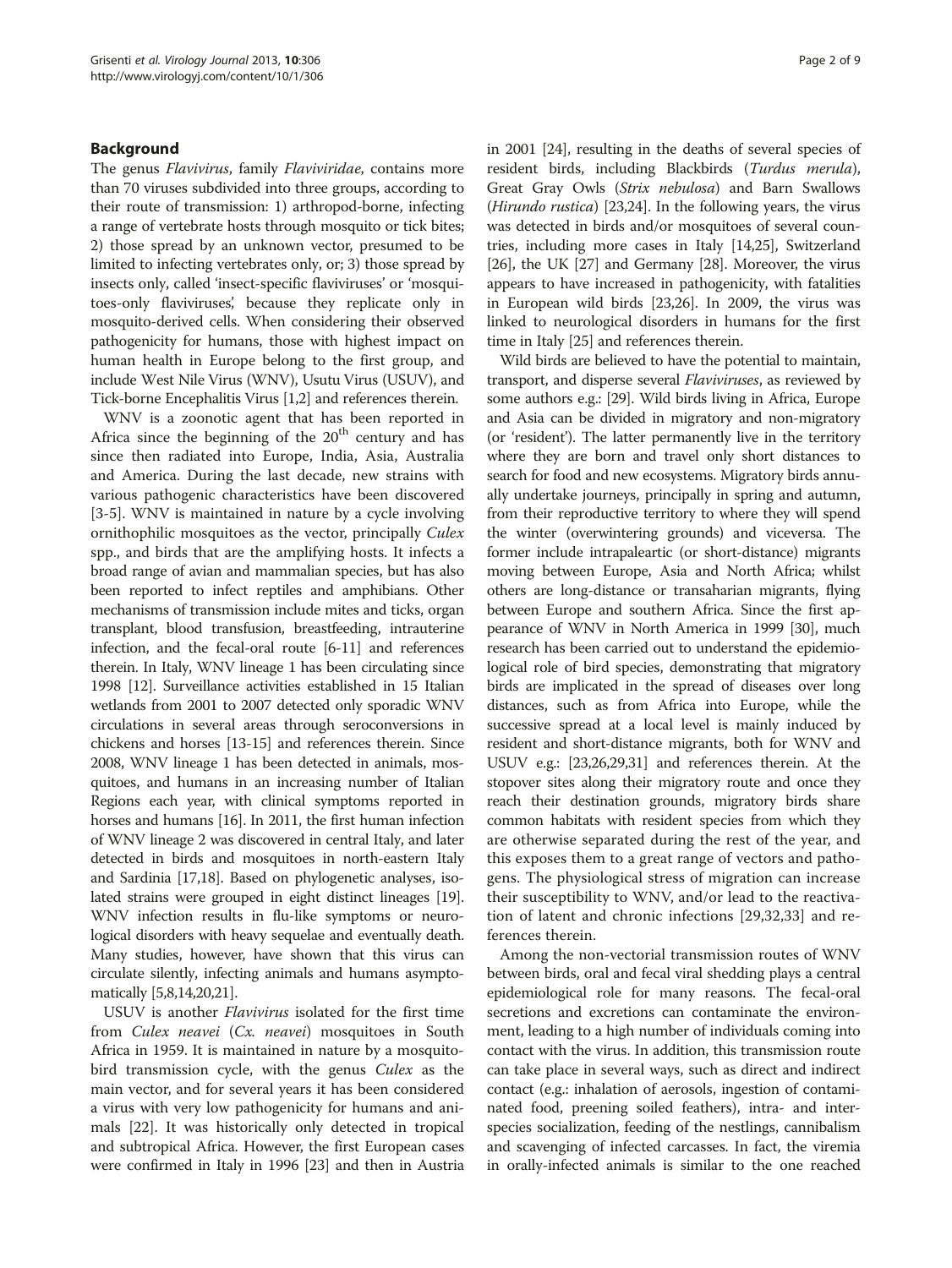after mosquito bites [[7,8,10,11,](#page-6-0)[34](#page-7-0)] and references therein. Furthermore, oral and fecal shedding may last longer than the viraemic phase (usually less than 7 days [[11](#page-6-0)]), can occur without apparent clinical signs, and may play an important role in determining whether WNV can become established in areas or during seasons when the mosquito densities are too low to provide significant vector-borne transmission [[14](#page-7-0)]. Oral and fecal shedding and/or oral infection have also been reported in some species of mammals and reptiles [\[10](#page-6-0)] and references therein.

Very little is currently known about USUV, mainly because it was historically confined to Africa, and because its pathogenicity to humans and animals has only recently been recognised. Moreover, these studies have focused in detecting the virus in dead birds e.g.: [\[23,28](#page-7-0)], through serological tests e.g.: [[27,31\]](#page-7-0) or through virological or biomolecular testing of blood samples [\[35](#page-7-0)]. Fewer studies using oral and cloacal swabs have been carried out to detect USUV [[36,37\]](#page-7-0), and only two studies to date have detected the virus [[38,39](#page-7-0)], although in another study it was detected in gastrointestinal tract and kidneys of birds using a biomolecular test [\[40](#page-7-0)].

Trentino Alto-Adige, a mountainous Region in northerneastern Italy, is located on many of the short- and longdistance routes of migratory birds that, from northern Europe, cross the Alps on their way to western Asia or Africa and viceversa [\[41,42\]](#page-7-0). So far, only a silent circulation of WNV and USUV in this Region has been detected [\[14](#page-7-0)], but the animal species are involved in this cycle have not yet been determined. Despite WNV and USUV sharing some ecological characteristics, knowledge of the natural transmission cycle and of the importance of non-vectorial transmission of USUV are still lacking. Due to the strategic position of this Italian Region in relation to migratory flyways, and the possible role played by migratory birds in the introduction and dispersion of these two Flaviviruses, we carried out a biomolecular survey to detect if active virus shedding occurs in migratory birds captured during their seasonal migrations, and to evaluate the role of different species in spreading these viruses.

## Results

A total of 43 birds were captured during the autumn of 2011, 176 during spring 2012, and 103 during autumn 2012 (Table [1](#page-3-0)). Among the 39 species captured, 18 were long-distance migratory, and 21 short-distance migratory species. Oral and cloacal swabs taken from each individual captured all tested negative for Flaviviruses. The positive control tested always positive, and the negative one resulted always negative.

## **Discussion**

The transmission dynamics of *Flaviviruses* are based on a complex relationship among virus occurrence, host

and vector species community composition, host behaviour, vector host preferences and competence, and environmental and climatic factors, making each spillover event a unique phenomenon resulting from the combination of all these factors [[34](#page-7-0)] and references therein.

Since oro-fecal shedding is an important amplification route for these viruses, assessing the rate of oro-fecal shedding in various species is important to identify the amplification chain [\[7,8,10,11](#page-6-0)[,34\]](#page-7-0) and references therein. Bird species differ in their susceptibility to WNV and USUV infection. For example, Passeriformes and Strigiformes are highly susceptible to USUV infection e.g.: [\[23,26,28,35](#page-7-0)] and Passeriformes, Charadriiformes and Strigiformes are the principal host reservoirs and amplificators of WNV, due to their long-lasting and high levels of viremia e.g.: [\[34,43,44](#page-7-0)]. Moreover, it has been suggested that a single species can act as a super-spreader of WNV [\[6](#page-6-0)].

In previous studies, the oro-fecal shedding of USUV was detected in domestic goose (Anser anser f. domestica [[38\]](#page-7-0)) and domestic chicken (Gallus domesticus [[39\]](#page-7-0)). Alternatively, 14 out of a total of 39 bird species analysed (for e.g.: Greenfinch Carduelis chloris, Great Tit Parus major, Pied Flycatcher Ficedula hypoleuca, Willow Warbler Phylloscopus trochilus, Icterine Warbler Hippolais icterina, Blackcap Sylvia atricapilla, Blackbird, European Robin Erithacus rubecula) previously tested negative in study also carried out in Italy [[36\]](#page-7-0). Moreover, shedding was also not evident in the Eurasian Jay (Garrulus glandarius), domestic chicken, European Nightjar (Caprimulgus europaeus), European Bee-eater (Merops apiaster), Barn Swallow, Cetti's Warbler (Cettia cetti), Blue Tit (Parus ceruleus) [[36\]](#page-7-0), and for 11 species belonging to the order Anseriformes tested in Finland [\[37](#page-7-0)].

With respect to WNV, the species tested by [[36](#page-7-0)], the 11 species belonging to the order Anseriformes, screened by [\[37](#page-7-0)], and the individuals belonging to the family Corvidae of British Colombia tested by [\[45](#page-7-0)] resulted negative for WNV shedding. In India, 119 species belonging to 30 families and in particular Cuculidae, Motacillidae, Silvidae, Turdidae (order Passeriformes) and Strigidae (order Strigiformes) were analysed and all tested negative [[46\]](#page-7-0). This further corroborates the results of the current study. A study carried out in Spain did not find oral shedding in species belonging to several families, namely Threskiornithidae and Accipitridae [[31\]](#page-7-0). The tracheal and cloacal swabs tested in Germany were negative [[47\]](#page-7-0). The tested birds belonged to order *Charadriiformes* (e.g.: Ringed Plover Charadrius hiaticula, Little ringed Plover Charadrius dubius, Black-headed Gull Larus ridibundus), some to genus Calidris and Tringa, some to the orders Anseriformes (Anas spp.), Gruiformes (Water Rail Rallus aquaticus, Eurasian Coot Fulica atra) and Passeriformes, family Motacillidae (for e.g.: White Wagtail Motacilla alba,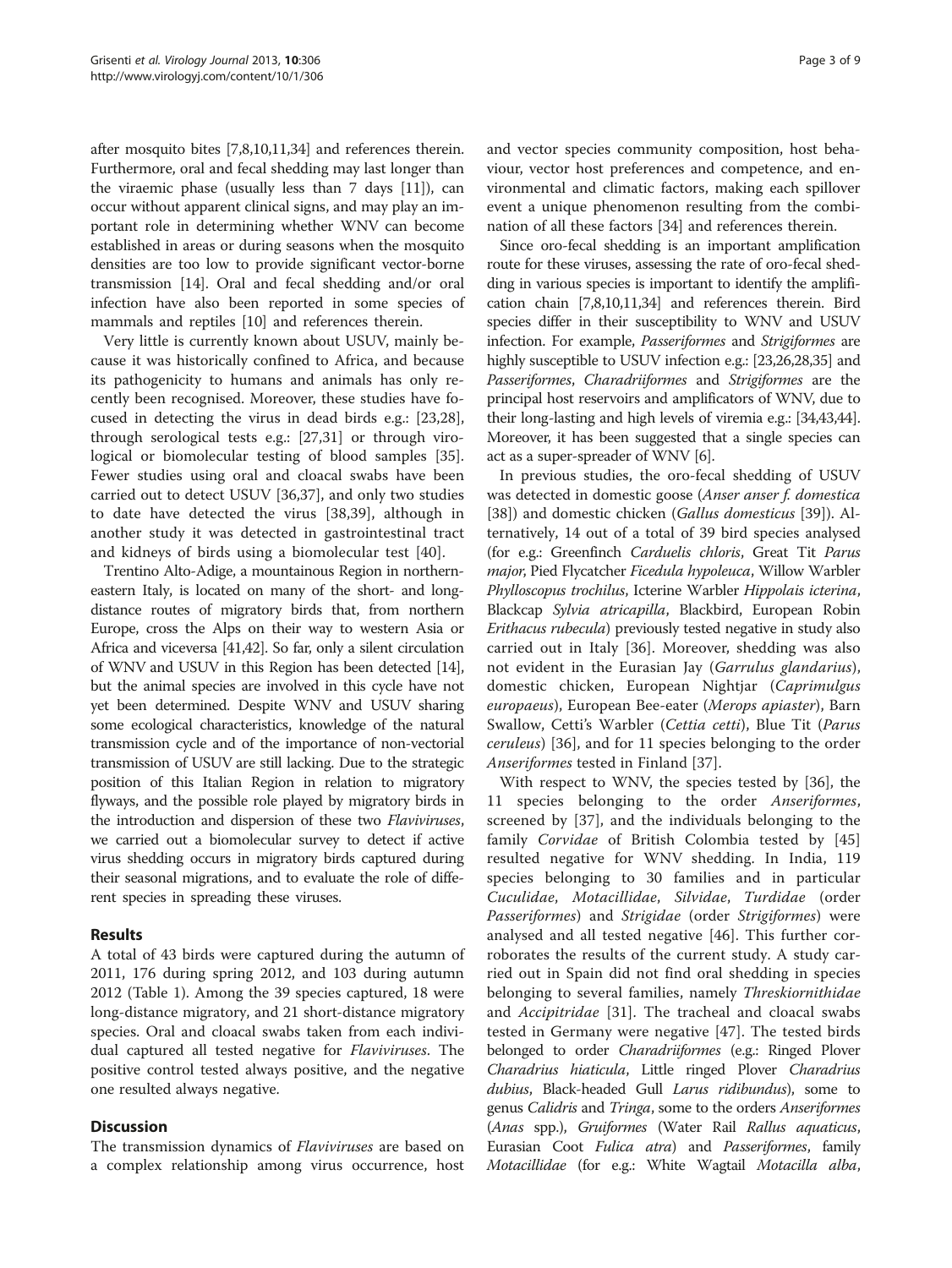## <span id="page-3-0"></span>Table 1 Bird species tested in Trentino-Alto Adige in 2011 and 2012

| <b>Bird species</b>           |                       | Family       | Order               | Migratory            | 2011         | 2012           | 2012           | Total           |
|-------------------------------|-----------------------|--------------|---------------------|----------------------|--------------|----------------|----------------|-----------------|
| Scientific name               | Common name           |              |                     | pattern <sup>a</sup> | Autumn (n)   | Spring (n)     | Autumn (n)     |                 |
| Otus scops                    | European scops owl    | Strigidae    | <b>Strigiformes</b> | L                    |              |                | 1              | $\mathbf{1}$    |
| Cuculus canorus               | Cuckoo                | Cucilidae    | Cuculiformes        | L                    |              |                |                |                 |
| Jynx torquilla                | Wryneck               | Picidae      | Piciformes          | L                    |              |                |                | 1               |
| Aegithalos caudatus           | Long tailed tit       | Egitalidae   | Passeriformes       | S                    |              | 2              | $\overline{2}$ | 4               |
| Lanius collurio               | Red backed shrike     | Lanidae      | Passeriformes       | L                    |              | 5              | 1              | 6               |
| Delichon urbica               | House Martin          | Irundinidae  | Passeriformes       | L                    |              |                | 5              | 5               |
| Emberiza schoeniclus          | Reed Bunting          | Emberizidae  | Passeriformes       | S                    |              | 3              |                | 3               |
| Prunella modularis            | Dunnoch               | Prunellidae  | Passeriformes       | S                    | 2            | 2              |                | 4               |
| Anthus trivialis              | Tree pipit            | Moracillidae | Passeriformes       | L                    |              |                | $\mathbf{1}$   | 1               |
| Ficedula hypoleuca            | Pied flycatcher       | Muscicapidae | Passeriformes       | S                    |              | 4              | 6              | 10              |
| Muscicapa striata             | Spotted flycatcher    | Muscicapidae | Passeriformes       | L                    |              | 12             |                | 12              |
| Sylvia borin                  | Garden Warbler        | Silvidae     | Passeriformes       | L                    |              | 9              | 1              | 10 <sup>°</sup> |
| Sylvia curruca                | Lesser Whitethroat    | Silvidae     | Passeriformes       | S                    |              |                | 3              | 3               |
| Hippolais polyglotta          | Melodius Warbler      | Silvidae     | Passeriformes       | L                    |              | $\overline{2}$ |                | $\overline{2}$  |
| Hippolais icterina            | Icterin Warbler       | Silvidae     | Passeriformes       | L                    |              | 2              |                | $\overline{2}$  |
| Acrocephalus scirpaceus       | Reed Warbler          | Silvidae     | Passeriformes       | L                    |              | 15             |                | 15              |
| Acrocephalus palustris        | Marsh Warbler         | Silvidae     | Passeriformes       | L                    |              | 5              |                | 5               |
| Acrocephalus arundinaceus     | Great reed Warbler    | Silvidae     | Passeriformes       | L                    |              | 6              |                | 6               |
| Sylvia atricapilla            | Blackcap              | Silvidae     | Passeriformes       | S                    | 1            | 23             | 1              | 25              |
| Locustella naevia             | Grashopper Warbler    | Silvidae     | Passeriformes       | L                    |              | 1              |                | 1               |
| Sylvia melanocephala          | Sardinian Warbler     | Silvidae     | Passeriformes       | S                    |              | 1              |                | 1               |
| Philloscopus trochilus        | Willow Warbler        | Silvidae     | Passeriformes       | L                    |              | 10             | 5              | 15              |
| Philloscopus collybita        | Chiffchaff            | Silvidae     | Passeriformes       | S                    |              | 9              |                | 9               |
| Philloscopus sibilatrix       | Wood Warbler          | Silvidae     | Passeriformes       | L                    |              | 2              |                | $\overline{2}$  |
| Periparus ater                | Coal Tit              | Paridae      | Passeriformes       | S                    |              |                | 7              | 7               |
| Parus major                   | Graet Tit             | Paridae      | Passeriformes       | S                    |              | 1              |                | 1               |
| Phoenicurus phoenicurus       | Redstart              | Turdidae     | Passeriformes       | L                    |              | 2              | $\overline{2}$ | 4               |
| Phoenicurus ochruros          | <b>Black Redstart</b> | Turdidae     | Passeriformes       | S                    |              |                | 3              | 3               |
| Oenanthe oenanthe             | Wheatear              | Turdidae     | Passeriformes       | S                    |              |                | 1              | 1               |
| Turdus merula                 | Blackbird             | Turdidae     | Passeriformes       | S                    | 6            | 6              | 15             | 27              |
| Erithacus rubecula            | Robin                 | Turdidae     | Passeriformes       | S                    | 9            | 33             | 24             | 66              |
| Turdus viscivorus             | Mistle Thrush         | Turdidae     | Passeriformes       | S                    | 1            |                |                | 1               |
| Turdus philomenos             | Song Thrush           | Turdidae     | Passeriformes       | S                    | 10           | 9              | 18             | 37              |
| Turdus iliacus                | Redwing               | Turdidae     | Passeriformes       | S                    |              |                | $\mathbf{1}$   | $\mathbf{1}$    |
| Luscinia megarhynchos         | Rufus Nightingale     | Turdidae     | Passeriformes       | L                    |              | 6              |                | 6               |
| Fringilla coelebs             | Chaffinch             | Fringillidae | Passeriformes       | S                    | 7            | 2              | 3              | 12              |
| Coccothraustes coccothraustes | Hawfinch              | Fringillidae | Passeriformes       | S                    | 4            | 2              |                | 6               |
| Carduelis spinus              | Siskin                | Fringillidae | Passeriformes       | S                    | $\mathbf{1}$ |                | 3              | 4               |
| Fringilla montifringilla      | Brambling             | Fringillidae | Passeriformes       | S                    | 2            |                |                | 2               |
| Total (n)                     |                       |              |                     |                      | 43           | 176            | 103            | 322             |

<sup>a</sup>Each species was classified as intrapaleartic (S) and transaharian (L).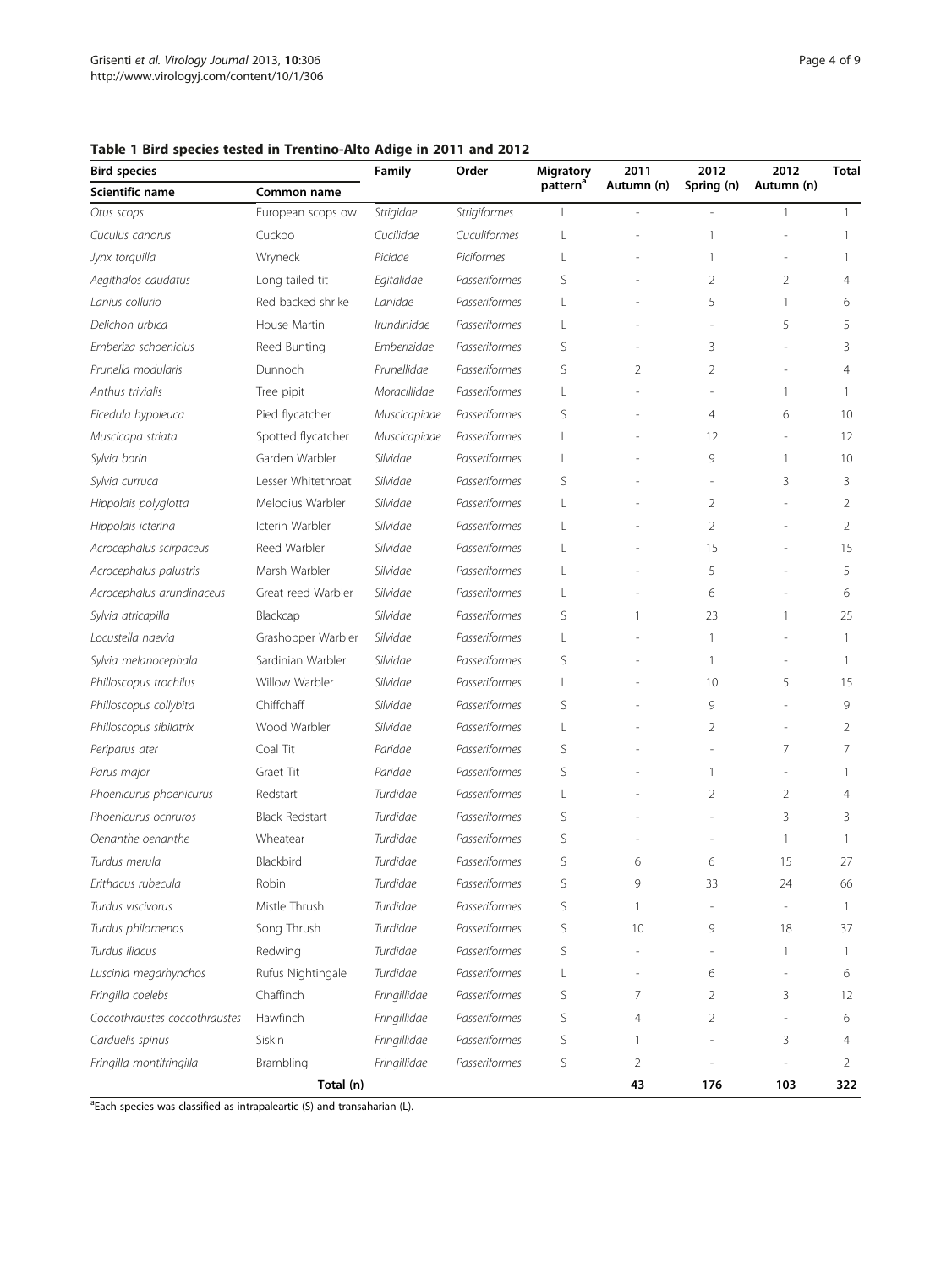Meadow Pipit Anthus pratensis) and others to the family Corvidae (Hooded Crow Corvus corone cornix).

On the other hand, additional studies have detected orofecal shedding of WNV in bird species of different families and orders. These include Corvidae, such as American Crows (Corvus brachyrhynchos), Fish Crows (Corvus ossifragus), Blue Jays (Cyanocitta cristata), Common Ravens (Corvus corax), Black-billed Magpies (Pica pica), Little Raven (Corvus mellori) for e.g.: [\[11](#page-6-0)[,48-52\]](#page-7-0); Anatidae (order Anseriformes) such as Canada Goose (Branta canadensis), Wild Mallard (Anas platyrhynchos) and Domestic Goose [[11](#page-6-0)[,20,53](#page-7-0)]; Galliformes, such as Northern Bobwhite (Colinus virginianus), Turkey (Meleagridis gallopavo), domestic chicken, Red-legged Partridge (Alectoris rufa) [[11](#page-6-0)[,54,55](#page-7-0)] and references therein; Gruiformes, such as American Coot (Fulica americana) [[11](#page-6-0)]; Charadriiformes, such us: Killdeer (Charadrius vociferus), Ring-billed Gull (Larus delawarensis) [\[49](#page-7-0)]; Columbiformes, such as Mourning Dove (Zenaida macroura) and Rock Dove (Columba livia) [[11\]](#page-6-0); Psittaciformes, such as Monk Parakeet (Myiopsitta monachus) and Budgerigar (Melopsittacus undulatus) [\[11\]](#page-6-0); Passeriformes, such as American Robin (Turdus migratorius), Common Grackle (Quiscalus quiscula), House Finch (Carpodacus mexicanus), House Sparrow (Passer domesticus), Great-tailed Grackles (Quiscalus mexicanus), Cedar Waxwing (Bombycilla cedrorum), Northern Mockingbird (Mimus polyglottus), Barn Swallow (Hirundo rustica), Cliff Swallow (Petrochelidon pyrrhonota) [[49,](#page-7-0)[56,57](#page-8-0)]; several species of diurnal and nocturnal raptors, such as Swainson's Hawk (Buteo swainsoni), Ferruginous Hawk (Buteo regalis), Peregrine Falcon (Falco peregrinus), Golden Eagle (Aquila chrysaetos), American Kestrel (Falco sparverius), and some species of North American owls (family Strigidae) like Great Horned Owl, (Bubo virginianus) [[11](#page-6-0)[,49](#page-7-0)[,58,59](#page-8-0)].

The results of our study further corroborate the results of a previous study also carried out in Italy, which found there was no evident oro-faecal shedding of USUV in the families Fringillidae, Lanidae, Paridae, Muscicapidae, Silvidae, Turdidae, Hirundinidae and Picidae [\[36](#page-7-0)]. Our results also seem to suggest that birds belonging to the families Motacillidae, Prunellidae, Emberizidae, Cuculidae, Egitalidae, Strigidae, previously never screened for USUV, may not be important shedders of this virus.

Considering the migratory birds tested in Italy so far, what has been said for USUV is also valid for WNV. Moreover, this has also been confirmed in India in birds belonging to the families Cuculidae, Motacillidae, Silvidae, Turdidae (order Passeriformes) and Strigidae (order Strigiformes) [\[46\]](#page-7-0) and in Germany for Motacillidae [[47](#page-7-0)]. Of the studies that found oro-fecal shedding for WNV, only one was carried out in Europe, but is not possible to compare it with our research mainly for two reasons: firstly, it studied a species belonging to the order

Galliformes that was not included in the current study; and secondly, the birds were experimentally infected with the virus, and so the results may not reflect those seen in natural conditions in the wild [\[54](#page-7-0)]. The other studies were carried out in America and Australia and principally focused on taxonomic groups that are different from the ones that were included in our research (orders: Columbiformes, Psittaciformes, Charadriiformes, Gruiformes, Galliformes, Anseriformes, Falconiformes). Studies that have been carried out on Strigiformes and Passeriformes, also investigated different species to the ones included in our study (for e.g.: family Corvidae, American Robin, Common Grackle, House Finch, House Sparrow, Cliff Swallow, Golden Eagle, Bubo spp., Buteo spp., Falco spp.).

Accordingly, it seems that the oro-fecal shedding of USUV and WNV in Cuculiformes and Piciformes is not intense or it lasts only few days. Regarding Strigiformes and Passeriformes, their shedding seems low also for USUV, but for WNV, various families or species could have an important role, such as Corvidae, Hirundinidae, Icteridae, Turdidae, Fringillidae, Passeridae, Bombycillidae, Mimidae and Tytonidae. There are several factors that could explain these different results, for example, the limited number of subjects that were tested and the taxonomical differences between the birds screened. Also, an additional reason could be the period of the year during which the study was carried out in relation to the bird's physiology: migration requires morphological and physiological changes [\[33\]](#page-7-0) that could interfere with the viral replication. Moreover, the oro-fecal shedding generally lasts less than 10 days [\[11\]](#page-6-0), thus being not easy to detect in clinically healthy animals as in those individuals who are migrating. Besides, the shedding is not always followed by virus transmission e.g.: [\[10](#page-6-0)[,54](#page-7-0)] and references therein.

Taking into account the need to identify the species and the timing of WNV and USUV amplification, the absence of active shedding detected in this study may also justify the absence of clinically reportable cases of spillovers events to human and animal in Trentino-Alto Adige. Furthermore, at present, no human or animal clinical case of diseases or infections caused by Flaviviruses have been recorded in this region of Italy. Their circulation is then apparently very limited, in contrast to the high number of cases and the pathogenicity observed in animals, mosquitoes and humans in the neighbouring regions (Veneto, Lombardy, Emilia-Romagna, Friuli-Venezia Giulia: Figure [1](#page-5-0)). A possible explanation of this observed epidemiological pattern could be due to the low density of mosquitoes observed in this area as a result of a low habitat suitability for *Culex* spp.: a combination of low anthropization and mountainous orography of the territory, of which about 78% lies over 1,000 m above sea level, and about 55% is covered by coniferous and deciduous forests, with a temperate-oceanic climate, although a sub-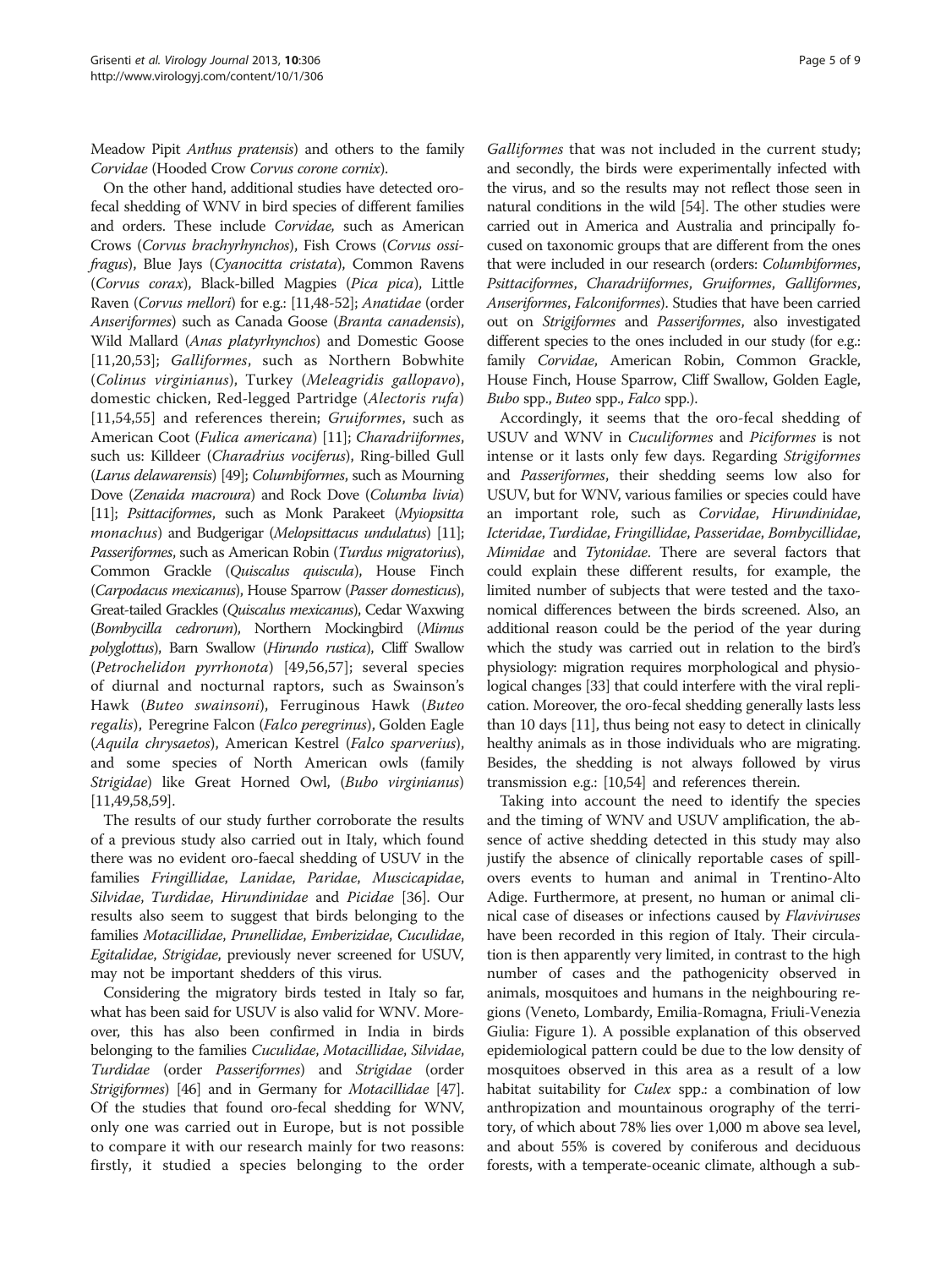<span id="page-5-0"></span>

Mediteranean climate can be found near Lake Garda. It is not the case that most of the detections of Flaviviruses monitored in this region were obtained in the region around Lake Garda, which provides a suitable habitat for many species of mosquitoes, including Cx. *pipiens* and Aedes albopictus [[60,61](#page-8-0)], Rizzoli A: personal communication. This is consistent with the observation that viruses transmitted by mosquitoes are more frequently linked to mild climate, irrigated areas, wetlands and marshes with abundant mosquito and bird populations, especially migratory birds for e.g.: [\[16,46,47](#page-7-0)[,62\]](#page-8-0). Another co-factor to be considered is the presence of a high avian biodiversity observed in the region compared to other neighbouring regions. The relationships among high host diversity and low virus spillover have been observed in several disease models, including WNV [[6](#page-6-0)[,63](#page-8-0)-[65](#page-8-0)].

## Conclusions

In this study we did not identify active oro-fecal shedding of WNV and USUV in 322 individual birds belonging to 18 transaharian and 21 intrapaleartic species. The lack of detection of active virus shedding in these species, however, does not exclude the circulation of these viruses within the Region of Trentino-Alto Adige, as noted in a previous study [[14](#page-7-0)]. Considering the high rate of animals and goods movements into this territory, and possible future climatic changes, the temporal and spatial dynamics of pathogens, vectors and avian hosts could also change [\[66\]](#page-8-0); therefore, the circulation of Flaviviruses in Trentino Alto-Adige needs to be carefully monitored in the future.

# Methods

## Bird netting

Sample collection was carried out in Trentino-Alto Adige region during ringing campaigns in autumn 2011 and 2012 (September and October) and spring 2012 (March to May). Intrapaleartic and transaharian migratory birds were captured by ornithologists using net labyrinths authorized by ISPRA (Istituto Superiore per la Protezione e la Ricerca Ambientale, Ozzano dell'Emilia, Bologna, Italy) within the European Union for Bird Ringing (EURING) which includes ethical approval. The research protocol was also approved by the Wildlife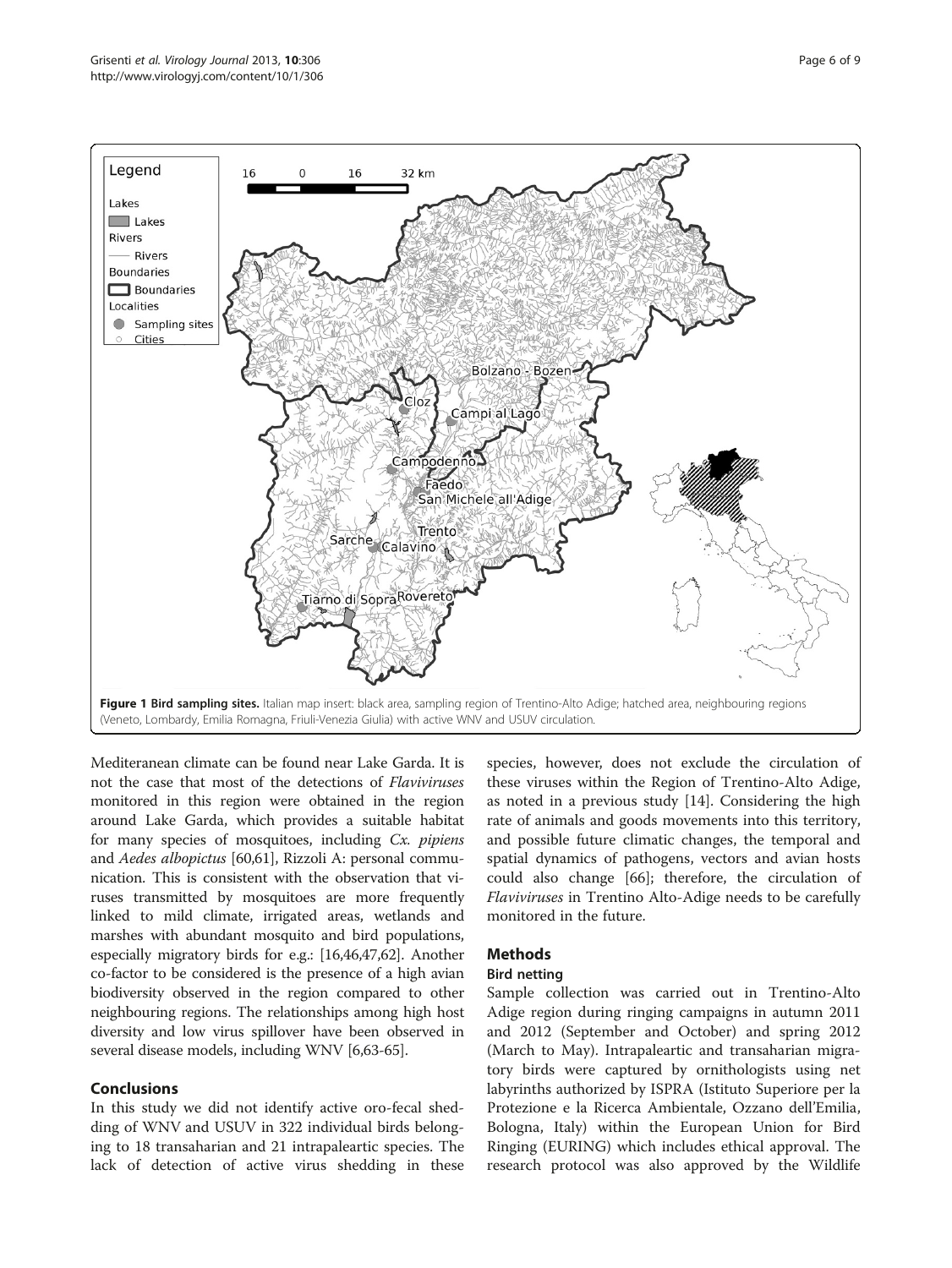<span id="page-6-0"></span>Management Committee of the Autonomous Province of Trento (Italy). These activities are carried out to provide data on migration patterns, demography and ecological processes. The sampling sites included: Faedo (Trento) and Tiarno di Sopra (Trento) during the 2011 autumnal ringing campaing; Cloz (Trento), Campi al lago (Caldaro, Bolzano), Campodenno (Trento), Calavino (Trento) and Sarche (Trento) during the 2012 spring ringing campaing; Faedo (Trento), Tiarno di Sopra (Trento) and San Michele all'Adige (Trento) during the 2012 autumnal ringing campaing (Figure [1\)](#page-5-0).

## Sampling

Oral and cloacal samples were taken from each captured bird using sterile swabs with transport medium AMIES without charcoal, in polypropylene tubes  $\varnothing$  12×150 mm (Nuova Aptaca S.r.l., Canelli - AT, Italy). Samples were kept refrigerated during transport to the laboratory, where they were stored at -80°C until analysis. Each bird was manipulated only for few minutes and prior to its release, each one was marked by standard procedures using metal leg rings, according to EURING procedures. Date of capture, species, ring number, age, weight and other morphobiometric parameters were recorded for each individual.

### RNA extraction and Polymerase Chain Reactions (PCRs)

Molecular analyses were performed in the laboratory of Veterinary Sciences Department of University of Torino (Grugliasco, Torino - Italy). For RNA extraction, each swab was dissolved in 200 μl of phosphate-buffered saline (PBS) buffer (Sigma-Aldrich, Milan, Italy) and the suspension obtained was centrifuged for 5 minute at 8000 rpm. 140 μl of the supernatant was added to 560 μl of Buffer AVL and carrier RNA, prepared according to QIAamp® Viral RNA Mini Handbook (Qiagen, Hilden, Germany). The samples were then processed following this protocol. In the final step, RNA was eluted in 60 μl of Buffer AVE. After quantification with Thermo Scientific Nanodrop 2000 (Thermo-Scientific, Euroclone, Milan, Italy), up to 1 μg of RNA was reverse-transcribed according to QiagenQuantiTect® Reverse Transcription Kit Handbook (Qiagen, Hilden, Germany). For the screening of Flaviviruses, we used a generic nested RT-PCR that amplifies a region of the NS5 gene that is wellconserved within this genus, according to [[67](#page-8-0)], with modifications (using a volume of 5 μl of the cDNA of the first PCR, 5 U of HotStarTaq DNA Polymerase (Qiagen, Hilden, Germany), 40 pmol of each generic Flavivirus primer (Flavi1+, Flavi1-), and 10 nmol of each dNTP). In the nested PCR mix, 1 μl of PCR product from the first reaction was added to 49 μl of reaction mix composed by 1.25 U of HotStarTaq DNA Polymerase, 40 pmol of each primer (Flavi2+, Flavi2-), and

10 nmol for each dNTP. Finally, the products of the nested PCR were analysed by electrophoresis with a 1.5% (w/v%) agarose gel (Sigma-Aldrich, Milan, Italy) and visualized by staining with 0.1% (w/v%) of ethidium bromide. Positive and negative controls were included in the analyses.

#### Abbreviations

EURING: European Union for Bird Ringing; ISPRA: Istituto Superiore per la Protezione e la Ricerca Ambientale; PBS-buffer: Phosphate-buffered saline; PCRs: Polymerase chain reactions; USUV: Usutu virus; WNV: West Nile virus.

#### Competing interests

The authors declare that they have no competing interests.

#### Authors' contributions

MG and AR conceived and directed the study. MG, DA and FR carried out the bird netting and swabs collection. MG carried out the molecular analysis and drafted the manuscript. LB participated in the molecular analysis. MaG was involved in the interpretation of the data. All authors participated in the revision of the manuscript and approve the submitted version. All authors read and approved the final manuscript.

#### Acknowledgements

The authors acknowledge the EURING ornithologists for the collaboration in the birds sampling, and in particular the Science Museum (MUSE), Trento, Michele Segata, Stefano Noselli and Francesca Rossi. This work was partially funded by the 7<sup>th</sup> Framework Programme: European West Nile collaborative research project (Grant agreement n. 261391; [http://www.eurowestnile.org\)](http://www.eurowestnile.org), and partially funded by Istituto Zooprofilattico Sperimentale di Piemonte Liguria e Valle d'Aosta – Ricerca Corrente 2011.

#### Received: 27 June 2013 Accepted: 3 October 2013 Published: 11 October 2013

#### References

- 1. Ishikawa T, Konishi E: Flaviviruses. Uirusu 2011, 61(2):221–238.
- 2. Huhtamo E, Moureau G, Cook S, Julkunen O, Putkuri N, Kurkela S, Uzcategui NY, Harbach RE, Gould EA, Vapalahti O, Lamballerie X: Novel insect–specific flavivirus isolated from northern Europe. Virology 2012, 433:471–478.
- 3. Bakonyi T, Ivanics E, Erdélyi K, Ursu K, Ferenczi E, Weissenböck H, Nowotny N: Lineage 1 and 2 strains of encephalitic West Nile virus, central Europe. Emerg Infect Dis 2006, 12(4):618–623.
- 4. Pradier S, Lecollinet S, Leblond A: West Nile virus epidemiology and factors triggering change in its distribution in Europe. Rev Sci Tech 2012, 31(3):829–844.
- 5. Sambri V, Capobianchi M, Charrel R, Fyodorova M, Gaibani P, Gould E, Niedrig M, Papa A, Pierro A, Rossini G, Varani S, Vocale C, Landini MP: West Nile virus in Europe: emergence, epidemiology, diagnosis, treatment, and prevention. Clin Microbiol Infect 2013, 19(8):699–704.
- 6. Kilpatrick AM, Daszak P, Jones MJ, Marra PP, Kramer LD: Host heterogeneity dominates West Nile virus transmission. Proc Biol Sci 2006, 273:2327–2333.
- 7. Zeller HG, Schuffenecker I: West Nile Virus: an overview of its spread in Europe and the Mediterranean basin in contrast to its spread in the Americas. Eur J Clin Microbiol Infect Dis 2004, 23:147–156.
- 8. Monini M, Falcone E, Busani L, Romi R, Rugger FM: West Nile Virus: characteristics of an African virus adapting to the third millennium world. The Open Virol J 2010, 4:42–51.
- 9. Lawrie CH, Uzcátegui NY, Gould EA, Nuttall PA: Ixodid and Argasid Tick Species and West Nile Virus. Emerg Infect Dis 2004, 10(4):653–657.
- 10. Blázquez AB, Sáiz JC: West Nile virus (WNV) transmission routes in the murine model: intrauterine, by breastfeeding and after cannibal ingestion. Virus Res 2010, 151:240–243.
- 11. Komar N, Langevin S, Hinten S, Neneth N, Edwards E, Hettler D, Davis B, Bowen R, Bunning M: Experimental infection of North American birds with the New York strain of West Nile virus. Emerg Infect Dis 2003, 9:311–327.
- 12. Autorino GL, Battisti A, Deubel V, Ferrari G, Forletta R, Giovannini A, Lelli R, Murri S, Scicluna MT: West Nile virus epidemic in horses, Tuscany region, Italy. Emerg Infect Dis 2002, 8:1372–1378.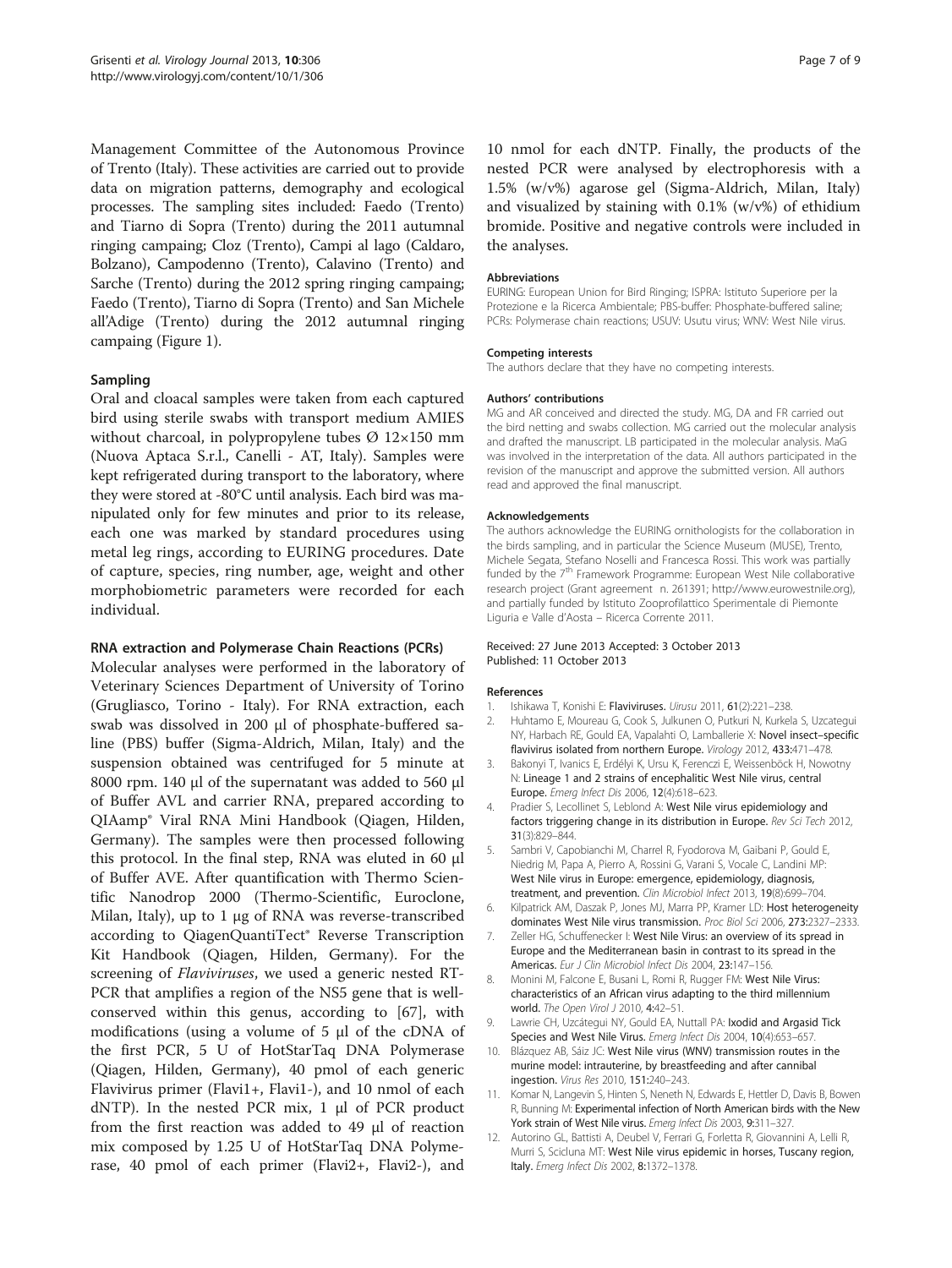- <span id="page-7-0"></span>13. Filipponi G, Lelli R, Savini G, Giovannini A, Guberti A, Santucci U, Romi R, Toma L, Goffredo M, Caporale V: West Nile Virus surveillance in Italy: results of three years activities. In National Conference on West Nile Virus in the United States, San Jose, California. Teramo, Italy: Istituto Zooprofilattico Sperimentale dell'Abruzzo e del Molise; 2005.
- 14. Rizzoli A, Rosà R, Rosso F, Buckley A, Gould E: West Nile virus circulation detected in northern Italy in sentinel chickens. Vector Borne Zoonotic Dis 2007, 7(3):411–417.
- 15. Calistri P, Giovannini A, Savini G, Monaco F, Bonfanti L, Ceolin C, Terregino C, Tamba M, Cordioli P, Lelli R: West Nile Virus Transmission in 2008 in North–Eastern Italy. Zoonoses Public Health 2009, 57(3):211–219.
- 16. Monaco F, Savini G, Calistri P, Polci A, Pinoni C, Bruno R, Lelli R: West Nile disease epidemic in Italy: first evidence of overwintering in Western Europe? Res Vet Sci 2011, 91(2):321–326.
- 17. Bagnarelli P, Marinelli K, Trotta D, Monachetti A, Tavio M, Del Gobbo R, Capobianchi MR, Menzo S, Nicoletti L, Magurano F, Varaldo PE: Human case of autochthonous West Nile virus lineage 2 infection in Italy, September 2011. Euro Surveill 2011, 16(43):20002. [http://www.eurosurveillance.org/](http://www.eurosurveillance.org/ViewArticle.aspx?ArticleId=20002) [ViewArticle.aspx?ArticleId=20002](http://www.eurosurveillance.org/ViewArticle.aspx?ArticleId=20002).
- 18. IZSAM (Istituto Zooprofilattico Sperimentale di Abruzzo e Umbria): WNV Surveillance Bulletin; 2012. [http://sorveglianza.izs.it/emergenze/west\\_nile/pdf/](http://sorveglianza.izs.it/emergenze/west_nile/pdf/Bollettino_riassuntivo_2012ENG_DEF.pdf) [Bollettino\\_riassuntivo\\_2012ENG\\_DEF.pdf](http://sorveglianza.izs.it/emergenze/west_nile/pdf/Bollettino_riassuntivo_2012ENG_DEF.pdf).
- 19. Pesko KN, Ebel GD: West Nile virus population genetics and evolution. Infect Genet Evol 2012, 12:181–190.
- 20. Banet–Noach C, Simanov L, Malkinson M: Direct (non–vector) transmission of West Nile virus in geese. Avian Pathol 2003, 32:489–494.
- 21. Komar N, Panella NA, Boyce E: Exposure of domestic mammals to West Nile virus during an outbreak of human encephalitis, New York City, 1999. Emerg Infect Dis 2001, 7:736-738.
- 22. Nikolay B, Diallo M, Boye CS, Sall AA: Usutu virus in Africa. Vector Borne Zoonotic Dis 2011, 11(11):1417–1423.
- 23. Weissenböck H, Bakonyi T, Rossi G, Mani P, Nowotny N: Usutu virus, Italy, 1996. Emerg Infect Dis 2013, 19(2):274–277.
- 24. Weissenböck H, Kolodziejek J, Url A, Lussy H, Rebel-Bauder B, Nowotny N: Emergence of Usutu virus, an African mosquito-borne flavivirus of the Japanese encephalitis virus group, central Europe. Emerg Infect Dis 2002, 8(7):652–656.
- 25. Gaibani P, Pierro A, Alicino R, Rossini G, Cavrini F, Landini MP, Sambri V: Detection of Usutu–Virus–Specific IgG in Blood Donors from Northern Italy. Vector Borne Zoonotic Dis 2012, 12(5):431–433.
- 26. Steinmetz HW, Bakonyi T, Weissenböck H, Hatt JM, Eulenberger U, Robert N, Hoop R, Nowotny N: Emergence and establishment of Usutu virus infection in wild and captive avian species in and around Zurich, Switzerland–genomic and pathologic comparison to other central European outbreaks. Vet Microbiol 2011, 148(2–4):207–212.
- 27. Buckley A, Dawson A, Gould EA: Detection of seroconversion to West Nile virus. Usutu virus and Sindbis virus in UK sentinel chickens. Virol J 2006, 3:71.
- 28. Becker N, Jöst H, Ziegler U, Eiden M, Höper D, Emmerich P, Fichet-Calvet E, Ehichioya DU, Czajka C, Gabriel M, Hoffmann B, Beer M, Tenner-Racz K, Racz P, Günther S, Wink M, Bosch S, Konrad A, Pfeffer M, Groschup MH, Schmidt-Chanasit J: Epizootic emergence of Usutu virus in wild and captive birds in Germany. PLoS ONE 2012, 7(2):e32604. doi:10.1371/journal.pone.0032604.
- 29. Pfeffer M, Dobler G: Remergence of zoonotic arboviruses by animal trade and migration. Parasit Vectors 2010, 3:35. doi:10.1186/1756-3305-3-35.
- 30. Lanciotti RS, Roehrig JT, Deubel V, Smith J, Parker M, Steele K, Crise B, Volpe KE, Crabtree MB, Scherret JH, Hall RA, MacKenzie JS, Cropp CB, Panigrahy B, Ostlund E, Schmitt B, Malkinson M, Banet C, Weissman J, Komar N, Savage HM, Stone W, McNamara T, Gubler DJ: Origin of theWest Nile virus responsible for an outbreak of encephalitis in the northeastern United States. Science 1999, 286:2333-2337.
- 31. García–Bocanegra I, Busquets N, Napp S, Alba A, Zorrilla I, Villalba R, Arenas A: Serosurvey of West Nile virus and other flaviviruses of the Japanese encephalitis antigenic complex in birds from Andalusia, southern Spain. Vector Borne Zoonotic Dis 2011, 11(8):1107–1113.
- 32. Newton I: The Migration Ecology of Birds. 1st edition. Amsterdam: Academic Press/Elsevier; 2008.
- 33. Hedentröm A: Adaptations to migration in birds: behavioural strategies, morphology and scaling effects. Phil Trans R Soc B 2008, 363:287-299.
- 34. Reiter P: West Nile virus in Europe: understanding the present to gauge the future. Euro Surveill 2010, 15(10):19508. [http://www.eurosurveillance.](http://www.eurosurveillance.org/ViewArticle.aspx?ArticleId=19508) [org/ViewArticle.aspx?ArticleId=19508](http://www.eurosurveillance.org/ViewArticle.aspx?ArticleId=19508).
- 35. Savini G, Monaco F, Terregino C, Di Gennaro A, Bano L, Pinoni C, De Nardi R, Bonilauri P, Pecorari M, Di Gialleonardo L, Bonfanti L, Polci A, Calistri P, Lelli R: Usutu virus in Italy, an emergence or a silent infection? Vet Microbiol 2011, 151:264–274.
- 36. Lelli R, Savini G, Teodori L, Filipponi G, Di Gennaro A, Leone A, Di Gialleonardo L, Venturi L, Caporale V: Serological evidence of USUTU virus occurrence in northeastern Italy. Zoonoses Public Health 2008, 55(7):361–367.
- 37. Lindh E, Huovilainen A, Rätti O, Ek–Kommonen C, Sironen T, Huhtamo E, Pöysä H, Vaheri A, Vapalahti O: Orthomyxo–, paramyxo– and flavivirus infections in wild waterfowl in Finland. Virol J 2008, 5:35.
- 38. Chvala S, Bakonyi T, Hackl R, Hess M, Nowotny N, Weissenböck H: Limited pathogenicity of Usutu virus for the domestic chicken (Gallus domesticus). Avian Pathol 2005, 34:392-395.
- 39. Chvala S, Bakonyi T, Hackl R, Hess M, Nowotny N, Weissenböck H: Limited pathogenicity of Usutu virus for the domestic goose (Anser anser f. domestica) following experimental inoculation. J Vet Med B 2006, 53:171–175.
- 40. Weissenböck H, Kolodziejek J, Fragner K, Kuhn R, Pfeffer M, Nowotny N: Usutu virus activity in Austria, 2001–2002. Microbes Infect 2003, 5(12):1132–1136.
- 41. Spina F, Volponi S: Atlante della Migrazione degli Uccelli in Italia. 1. non–Passeriformi. Ministero dell'Ambiente e della Tutela del Territorio e del Mare, Istituto Superiore per la Protezione e la Ricerca Ambientale (ISPRA). Roma: Tipografia CSR; 2008.
- 42. Spina F, Volponi S: Atlante della Migrazione degli Uccelli in Italia. 2. Passeriformi. Ministero dell'Ambiente e della Tutela del Territorio e del Mare, Istituto Superiore per la Protezione e la Ricerca Ambientale (ISPRA). Roma: Tipografia SCR; 2008.
- 43. Semenov BF, Chunikhin SP, Karmysheva VY, Yakovleva NI: Studies of chronic arbovirus infections in birds. 1. Experiments with West Nile, Sindbis, Bhanja and SFS viruses. Vestn Akad Med Nauk SSSR 1973, 28(2):79–83.
- 44. Kramer LD, Bernard KA: West Nile virus infection in birds and mammals. Ann N Y Acad Sci 2001, 951:84–93.
- 45. Hayes EB, Komar N, Montgomery SP, O'Leary DR, Campbell GL: Epidemiology and transmission dynamics of West Nile Virus disease. Emerg Infect Dis 2005, 11:1167–1173.
- 46. Mishra N, Kalaiyarasu S, Nagarajan S, Rao MV, George A, Sridevi R, Behera SP, Dubey SC, McCracken T, Newman SH: Serological evidence of West Nile virus infection in wild migratory and resident water birds in Eastern and Northern India. Comp Immunol Microbiol Infect Dis 2012, 35(6):591–598.
- 47. Hlinak A, Mühle RU, Werner O, Globig A, Starick E, Schirrmeier H, Hoffmann B, Engelhardt A, Hübner D, Conraths FJ, Wallschläger D, Kruckenberg H, Müller T: A Virological Survey in Migrating Waders and Other Waterfowl in One of the Most Important Resting Sites of Germany. J Vet Med B 2006, 53:105–110.
- 48. Komar N, Lanciotti R, Bowen R, Langevin S, Bunning M: Detection of West Nile virus in oral and cloacal swabs collected from bird carcasses. Emerg Infect Dis 2002, 8:741–742.
- 49. Stone WB, Therrien JE, Benson R, Kramer L, Kauffman EB, Eldson M, Campbell S: Assays to detect West Nile virus in dead birds. Emerg Infect Dis 2005, 11(11):1770–1173.
- 50. Kipp AM, Lehmann JA, Bowen RA, Fox PE, Stephens MR, Klenk K, Komar N, Bunning ML: West Nile Virus quantification in faeces of experimentally infected American and fish crows. Am J Trop Med Hyg 2006, 75:688-690.
- 51. Wheeler SS, Barker CM, Fang Y, Armijos MV, Carroll BD, Husted S, Johnson WO, Reisen WK: Differential impact of West Nile virus on california birds. Condor 2009, 111(1):1–20.
- 52. Bingham J, Lunt RA, Green DJ, Davies KR, Stevens V, Wong FY: Experimental studies of the role of the little raven (Corvus mellori) in surveillance for West Nile virus in Australia. Aust Vet 1 2010, 88(6):204-210.
- Swayne DE, Beck JR, Smith CS, Shieh WJ, Zaki SR: Fatal encephalitis and myocarditis in young domestic geese (Anser anser domesticus) caused by West Nile virus. Emerg Infect Dis 2001, 7(4):751–753.
- 54. Sotelo E: Gutierrez–Guzmán AV, Del Amo J, Llorente F, El–Harrak M, Pérez–Ramírez E, Blanco JM, Höfle U, Jiménez–Clavero MA: Pathogenicity of two recent Western Mediterranean West Nile virus isolates in a wild bird species indigenous to Southern Europe: the red– legged partridge. Vet Res 2011, 42(1):11. doi:10.1186/1297-9716-42-11.
- 55. Langevin SA, Bunning M, Davis B, Komar N: Experimental infection of chickens as candidate sentinels for West Nile virus. Emerg Infect Dis 2001, 7(4):726–729.